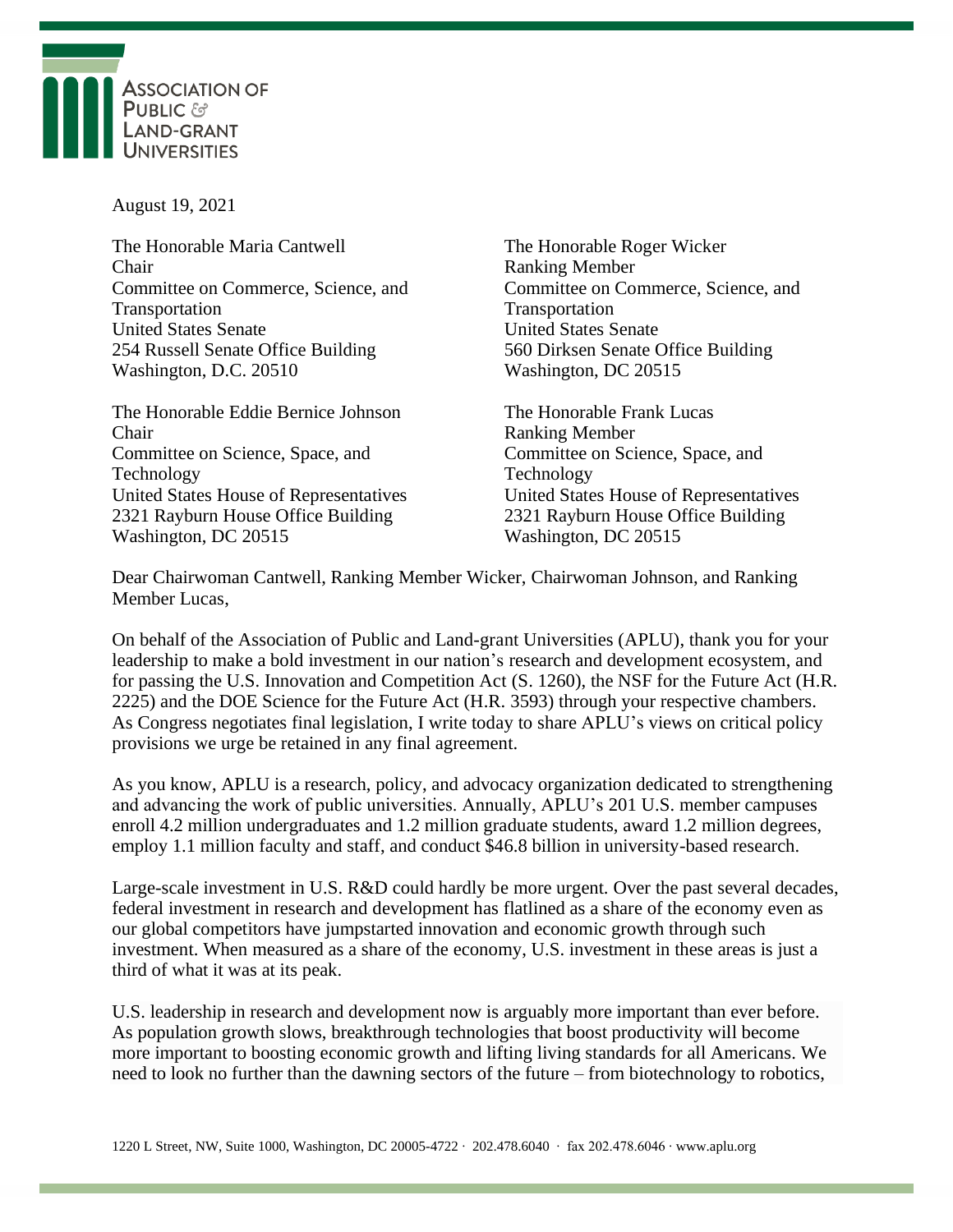artificial intelligence to cybersecurity – to see that U.S. primacy in these areas has massive ethical and geopolitical implications.

## New NSF Directorate

To boost the long-term competitiveness of the U.S., we must continue to invest in curiositydriven fundamental research that has been a hallmark of our nation's S&T leadership. The National Science Foundation (NSF) is a vital part of our nation's S&T ecosystem in supporting fundamental research and the people (researchers and students) who are creating new knowledge that will transform the future. The primary mission of NSF must be protected and funded robustly.

Yet we also recognize the need to advance more research into the marketplace through useinspired research designed to solve practical problems. Both the House and Senate approaches recognize this need through the creation of a new directorate at the National Science Foundation. APLU supports this exciting vision and believes the new directorate is a natural and essential extension of the "broader impacts" review criteria that NSF has promoted for many years.

It is imperative to give NSF as much flexibility as possible to launch this new directorate. Rigid metrics and predetermined outcomes may prove challenging as NSF is asked to set up a new kind of research entity more focused on technological and market outcomes. It is essential that pressure for "quick wins" be tempered with the patience and time necessary to establish the needed infrastructure to make lab-to-marketplace success stories.

We appreciate the directive both bills give to allow NSF the authority to develop and test alternative merit review processes and to encourage new research consortia between academia and industry.

### Institutional Diversity

APLU appreciates both the House and Senate's desire to promote geographic, demographic, and institutional diversity in the research projects funded by NSF and the new directorate. As the National Science Board noted in their Vison 2030 report, "Talent is the treasure on which America's S&E enterprise and the nation's prosperity, health, and security depend. Today, S&E knowledge and skills matter not only for scientists and engineers engaged in R&D, but also for a range of jobs across the economy that historically did not require such skills." We cannot know from what states or size institutions our nation's next research leaders will come. Failing to provide opportunity for more institutions and researchers to make unique contributions will hamper realizing our long-term potential.

Both bills contain provisions to support research development at Historically Black Colleges and Universities and Minority Serving Institutions. While NSF has current programs in this area, investments in these institutions have been woefully inadequate. We request capacity-building provisions be retained in any final agreement.

Both bills also contain provisions to create a pilot program focused on "Emerging Research Institutions" (ERI). The pilot program would require large research institutions to partner with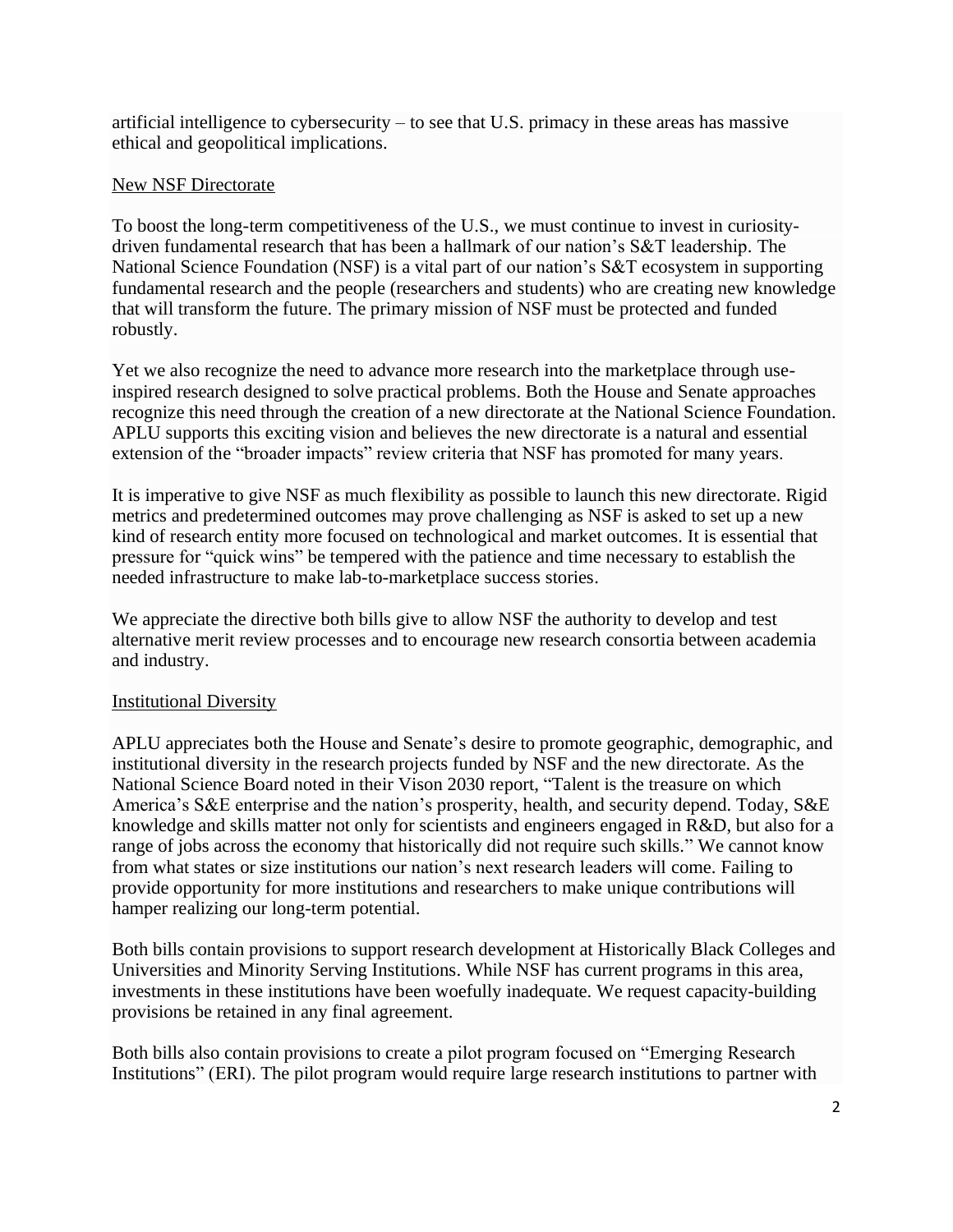smaller research institutions and dedicate 25 percent of multi-institute collaborations over \$1 million to the ERI for building research capacity and supporting faculty and students. This is a promising model to be explored. We believe that the ERI definition should be appropriately narrowed to focus on institutions with an existing STEM undergraduate and graduate program.

APLU believes that all capacity building programs should leverage NSF's tradition of supporting proposals of the highest merit through peer review to ensure the highest possible return on federal investment. Furthermore, as Congress defines programs to expand research capacity across a larger set of potential grantees, NSF needs appropriate flexibility to design specific program attributes and enhance opportunities for success.

APLU members are working with rural communities across North America to improve educational options, economic vitality, and quality of life. Land-grant universities, for example, deliver trusted, science-based information and educational programs for individuals, families, and communities through their Cooperative Extension efforts. We request the language recognizing Cooperative Extension as a trusted partner found in the Rural STEM Education portion of the Senate bill and Commerce Department Technology HUBs be retained in any final agreement. We also thank the House for passage of the Rural STEM Education Research Act (H.R. 210), which contains similar provisions as S. 1260.

APLU is supportive of the formal authorization of the NSF Inclusion across the Nation of Communities of Learners of Underrepresented Discoverers in Engineering and Science (INCLUDES) program in the House bill (H.R. 2225). APLU currently co-leads the NSF INCLUDES [Aspire Alliance,](https://www.aspirealliance.org/aspire-home) which is a multi-institutional collaboration currently involving over 80 community colleges and universities. Working at the individual, institutional, regional, and national levels, the project provides the higher education and research community with promising practices to broaden student participation in STEM programs, foster career pathways toward the professoriate, and tools to effectively recruit, hire, and retain STEM faculty from underrepresented groups.

### Supporting the Next Generation

APLU appreciates the strong support for scholarships, fellowships, and traineeships throughout the bills. The provisions in H.R. 2225 to increase stipends for the Graduate Research Fellowship Program and the National Research Traineeship programs are greatly needed. Support for graduate students through mentoring and professional development, especially in light of the translational research emphasis envisioned in the new NSF directorate, is also necessary. Students from all backgrounds should be encouraged to pursue graduate degrees in STEM fields and should be provided the resources to explore both academic and non-academic careers. We also support the House proposal that NSF examine the effects of traineeships, fellowships, and teaching and research assistantships on outcomes for graduate students.

We thank both the House and Senate for legislation to support early-career researchers in both S. 1260 and H.R. 144, Supporting Early-Career Researchers Act. Support is especially needed for those who have been particularly hard hit by research delays due to the COVID pandemic, such as women and individuals from underrepresented minority groups. We must support this generation of researchers who may be facing uncertain career prospects.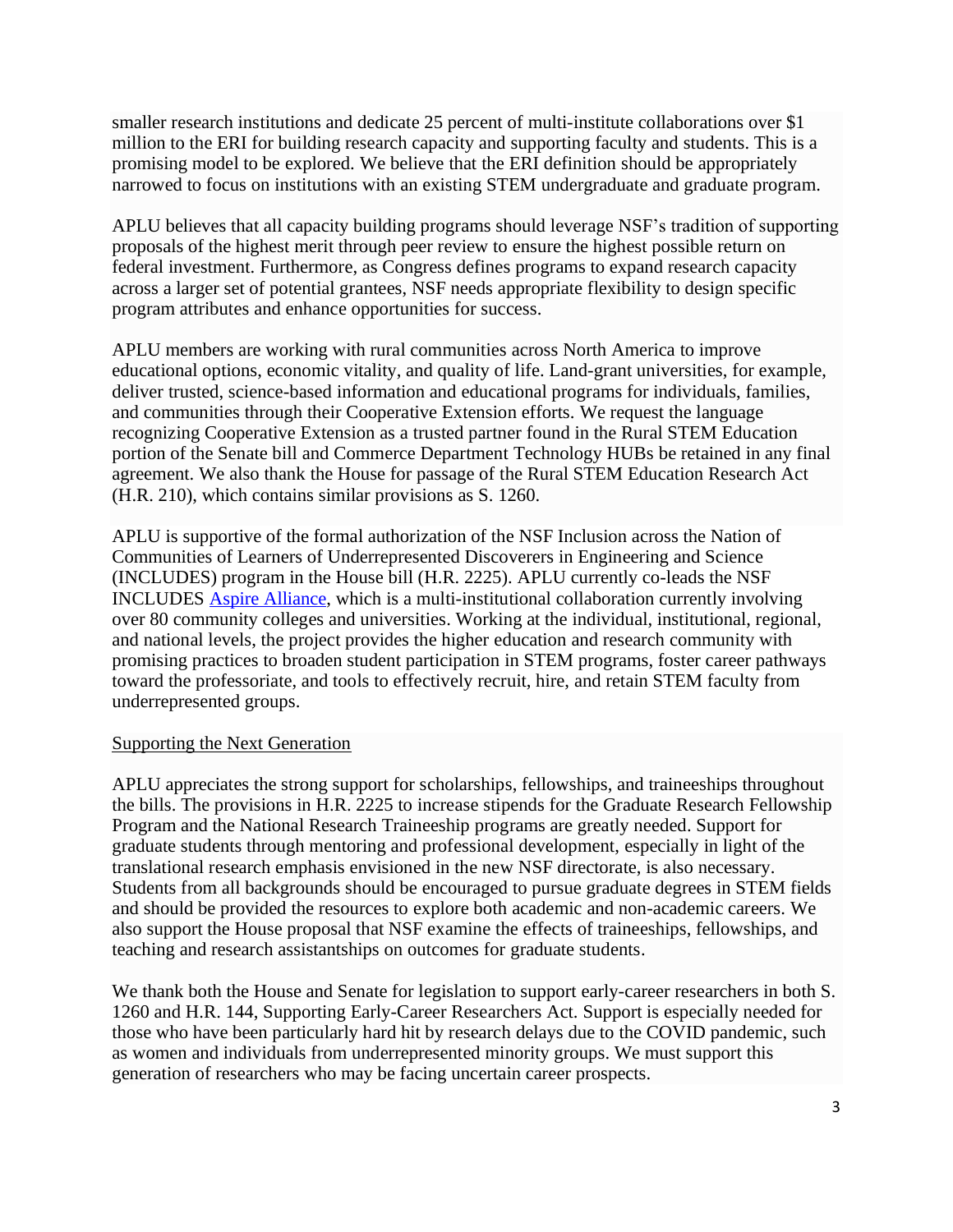The COVID pandemic has also shown the significant need to provide greater grant flexibility and other supports to researchers with caregiving responsibilities for small children or a sick family member. The instructions to the Office of Science Technology Policy to provide guidance to federal agencies on this topic in S. 1260 are welcomed by many in the academic community.

### Infrastructure

Access to leading-edge scientific equipment and infrastructure are vitally needed to help our nation's scientists and engineers create new knowledge and innovations to improve human health, address the challenges of climate change, and support our economic and national security.

We support the expansion of current infrastructure programs at NSF such as the Mid-Scale Research Infrastructure program, as proposed in H.R. 2225. Demand for NSF infrastructure programs are high. For example, for the Midscale Research Infrastructure (RI)-1 grant opportunity, NSF received 247 pre-proposals totaling \$2.6 billion, invited just 42 to make full proposals, and ultimately was only able to fund 10 awards in 2019.

We also appreciate the support for the investment in testbeds including fabrication facilities and cyber infrastructure for advanced technologies called for in S. 1260.

# Technology Commercialization

APLU commends the Senate provisions in S. 1260 to support technology transfer and commercialization through the Academic Technology Transfer Enhancement. The cost of patenting, licensing, and commercializing technology is burdensome for many institutions, especially when filing patents both domestically and internationally. We request this provision be retained in a final agreement. The creation of collaborative innovative resource centers where institutions with firmly established technology transfer programs can provide advice and guidance to other institutions and start-ups is also an exciting idea. However, we have serious concerns about the "supplement not supplant" language added to this section of the bill. No other existing NSF program has such restrictions, and we find federal restrictions on a higher education institution's own budget highly unusual, inappropriate, and unnecessary.

### Department of Energy Office of Science

As previously expressed in our [June 14, 2021 letter](https://www.aplu.org/members/councils/governmental-affairs/CGA-library/aplu-house-science-letter-on-hr-2225-and-hr-3593/file) to the House Science Committee, APLU supports H.R. 3593, the Department of Energy Science for the Future Act. This bill is the firstever comprehensive reauthorization bill for the Department of Energy's (DOE) Office of Science. The DOE Office of Science is the leading funder of research in the physical sciences and an integral sponsor of critical U.S. scientific infrastructure. We appreciate the well-defined, well-vetted, and bipartisan roadmap for the Office in the bill and support its inclusion in any final competitiveness package.

### Research Security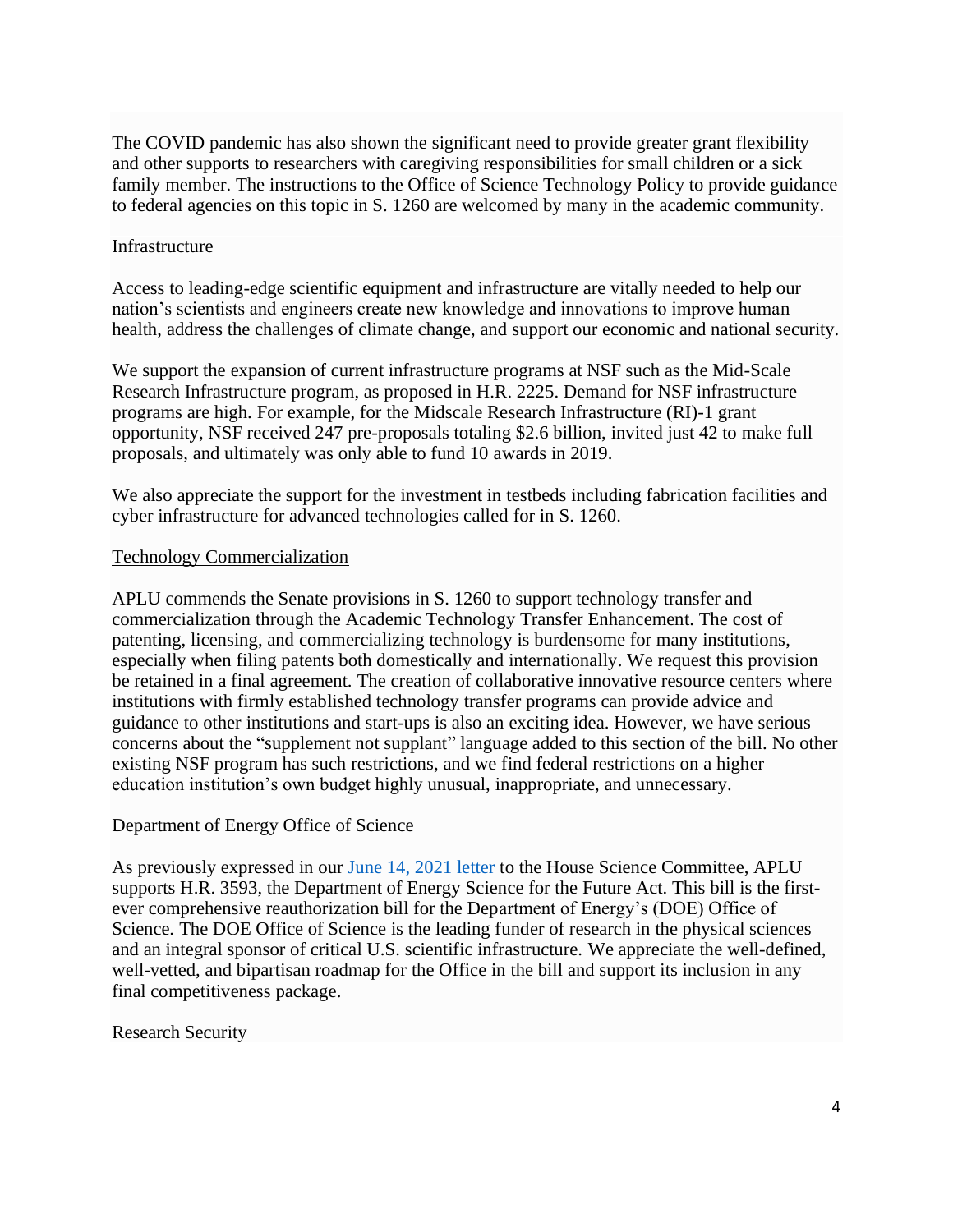Both the House and Senate bills contain provisions focused on safeguarding federally supported research from attempts by foreign governments to steal intellectual property. APLU's members are deeply committed to safeguarding this research while also engaging in appropriate international scientific collaborations that are a cornerstone of modern scientific practice. APLU also values our university faculty from other countries who provide critical contributions to our U.S. scientific and engineering enterprise and our international students who will be our future contributors.

Congress has already passed new research security provisions into law through both the FY20 and FY21 National Defense Authorization Act, the National Science & Technology Council just published "Recommended Practices for Strengthening the Security and Integrity of America's Scientific and Technological Research Enterprise" in January on this year, and federal agencies are in the process of implementing new funding disclosure regulations and mechanisms. Congress should support ongoing the interagency activity led by the White House Office of Science and Technology Policy to ensure common requirements across federal agencies and unify reporting systems, not create new bureaucratic hurdles that will do little to ensure research security.

As expressed in our [April 20, 2021 letter](https://www.aplu.org/members/councils/governmental-affairs/CGA-library/associations-letter-on-strategic-competition-act/file) joint association letter, we remain opposed to the proposed CFIUS review of certain foreign gifts and contracts (Sec 3132 of S. 1260). This provision has the potential to discourage and delay a wide range of legitimate international research partnerships.

In addition, APLU opposes expanding reporting on individual faculty and staff activity under Section 6124 of S. 1260. Federal research agencies have updated policies and are currently engaged in the process of unifying definitions and forms for researchers to disclose all current and pending research support (both foreign and domestic). Federal research agencies, not the Department of Education, are best equipped to do the proper review and vetting of individual researcher's disclosure reports.

Given the large number of research security provisions in both S. 1260 and H.R. 2225, APLU will provide further comment on research security provisions in additional correspondence. APLU institutions recognize their responsibility to appropriately protect federally supported discoveries and technologies on their campuses. They are working to diligently, in consultation with federal agencies, to improve policies and procedures to prevent the exploitation of the U.S. academic environment. We share the government's strong interest in safeguarding the integrity of federally funded research. If Congress feels it is necessary to enact even more regulations in this space, we urge you to ensure new research security regulations are appropriate in scope, not duplicative, and do not needlessly hamper appropriate international education and scientific partnerships.

### Administrative Coordination

As a final point, APLU and its member institutions are committed to sound management of federal research investments. We ask that Congress recognize the added administrative costs and burdens associated with managing research security, as well as other requirements in these bills such as public access to research data, and other topics. As these policies are finalized, we must